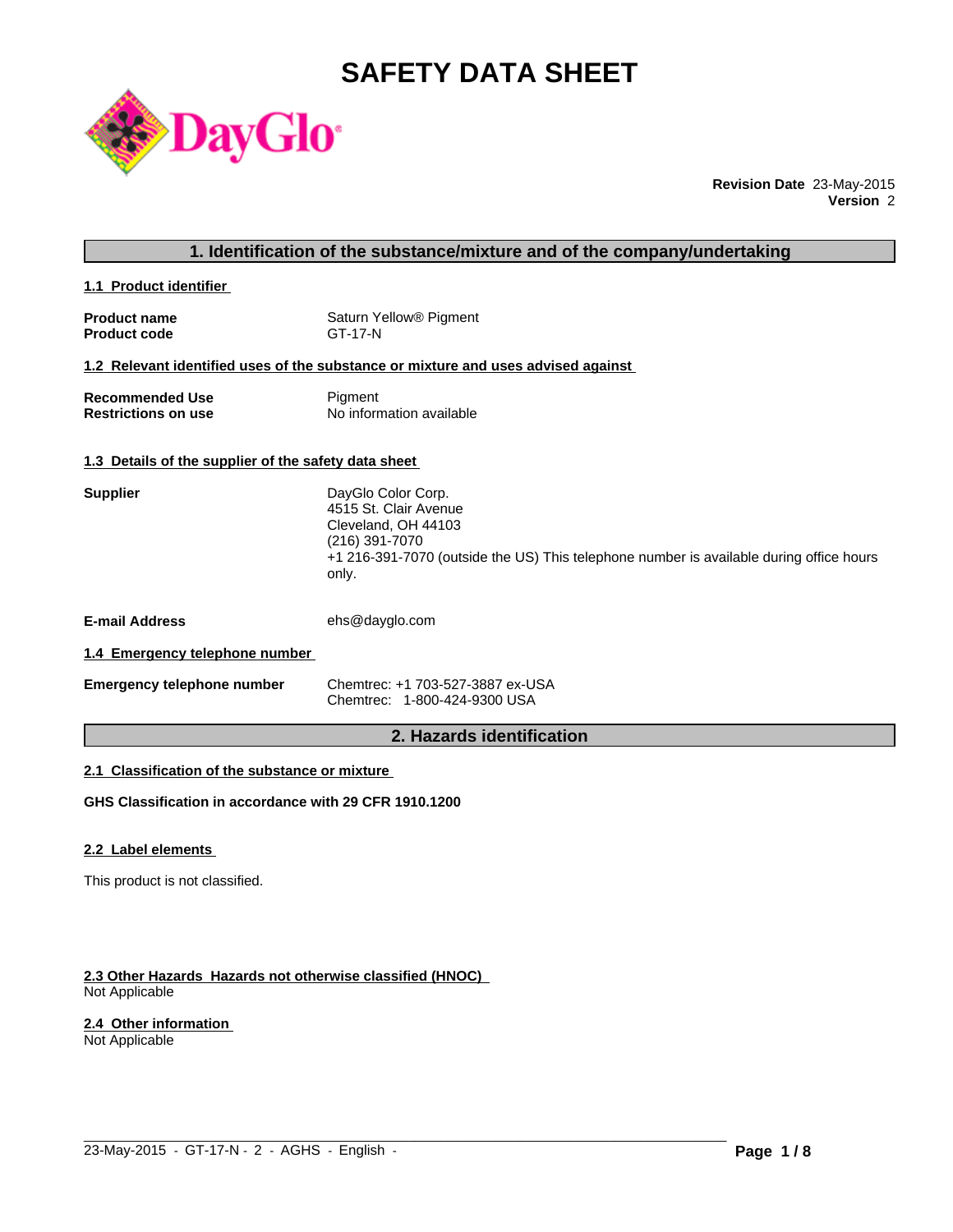# **3. Composition/Information on Ingredients**

 $\overline{\phantom{a}}$  ,  $\overline{\phantom{a}}$  ,  $\overline{\phantom{a}}$  ,  $\overline{\phantom{a}}$  ,  $\overline{\phantom{a}}$  ,  $\overline{\phantom{a}}$  ,  $\overline{\phantom{a}}$  ,  $\overline{\phantom{a}}$  ,  $\overline{\phantom{a}}$  ,  $\overline{\phantom{a}}$  ,  $\overline{\phantom{a}}$  ,  $\overline{\phantom{a}}$  ,  $\overline{\phantom{a}}$  ,  $\overline{\phantom{a}}$  ,  $\overline{\phantom{a}}$  ,  $\overline{\phantom{a}}$ 

#### **Substance**

This material is not considered hazardous by the OSHA Hazard Communication Standard (29 CFR 1910.1200).

\* The exact percentage (concentration) of composition has been withheld as a trade secret.

|                                                                   | 4. First aid measures                                                                                                                                                                                                   |  |  |  |
|-------------------------------------------------------------------|-------------------------------------------------------------------------------------------------------------------------------------------------------------------------------------------------------------------------|--|--|--|
| 4.1 Description of first-aid measures                             |                                                                                                                                                                                                                         |  |  |  |
| No information available.<br><b>General advice</b>                |                                                                                                                                                                                                                         |  |  |  |
| Eye contact                                                       | Immediately flush with plenty of water. After initial flushing, remove any contact lenses and<br>continue flushing for at least 15 minutes. Keep eye wide open while rinsing. If symptoms<br>persist, call a physician. |  |  |  |
| <b>Skin contact</b>                                               | Immediate medical attention is not required. Wash off with soap and water.                                                                                                                                              |  |  |  |
| <b>Inhalation</b>                                                 | Immediate medical attention is not required. Move to fresh air.                                                                                                                                                         |  |  |  |
| Ingestion                                                         | Do NOT induce vomiting. Drink plenty of water. Consult a physician.                                                                                                                                                     |  |  |  |
| 4.2 Most important symptoms and effects, both acute and delayed   |                                                                                                                                                                                                                         |  |  |  |
| <b>Symptoms</b>                                                   | See Section 2.2, Label Elements and/or Section 11, Toxicological effects.                                                                                                                                               |  |  |  |
|                                                                   | 4.3 Recommendations for immediate medical care and/or special treatment                                                                                                                                                 |  |  |  |
| Notes to physician                                                | Treat symptomatically.                                                                                                                                                                                                  |  |  |  |
|                                                                   | 5. Fire-Fighting Measures                                                                                                                                                                                               |  |  |  |
| 5.1 Extinguishing media                                           |                                                                                                                                                                                                                         |  |  |  |
| Suitable extinguishing media                                      | Use extinguishing measures that are appropriate to local circumstances and the surrounding environment.                                                                                                                 |  |  |  |
| <b>Unsuitable Extinguishing Media</b><br>None.                    |                                                                                                                                                                                                                         |  |  |  |
| 5.2 Specific hazards arising from the substance or mixture        |                                                                                                                                                                                                                         |  |  |  |
| <b>Special Hazard</b><br>None known based on information supplied |                                                                                                                                                                                                                         |  |  |  |
| <b>Hazardous Combustion Products</b>                              | Carbon oxides. Nitrogen oxides (NOx). Oxides of sulfur.                                                                                                                                                                 |  |  |  |

#### **Explosion Data**

**Sensitivity to Mechanical Impact** None. **Sensitivity to Static Discharge** Fine dust dispersed in air, in sufficient concentrations, and in the presence of an ignition source is a potential dust explosion hazard.

#### **5.3 Advice for firefighters**

As in any fire, wear self-contained breathing apparatus pressure-demand, MSHA/NIOSH (approved or equivalent) and full protective gear.

 $\_$  ,  $\_$  ,  $\_$  ,  $\_$  ,  $\_$  ,  $\_$  ,  $\_$  ,  $\_$  ,  $\_$  ,  $\_$  ,  $\_$  ,  $\_$  ,  $\_$  ,  $\_$  ,  $\_$  ,  $\_$  ,  $\_$  ,  $\_$  ,  $\_$  ,  $\_$  ,  $\_$  ,  $\_$  ,  $\_$  ,  $\_$  ,  $\_$  ,  $\_$  ,  $\_$  ,  $\_$  ,  $\_$  ,  $\_$  ,  $\_$  ,  $\_$  ,  $\_$  ,  $\_$  ,  $\_$  ,  $\_$  ,  $\_$  ,

# **6. Accidental Release Measures**

# **6.1 Personal precautions, protective equipment and emergency procedures**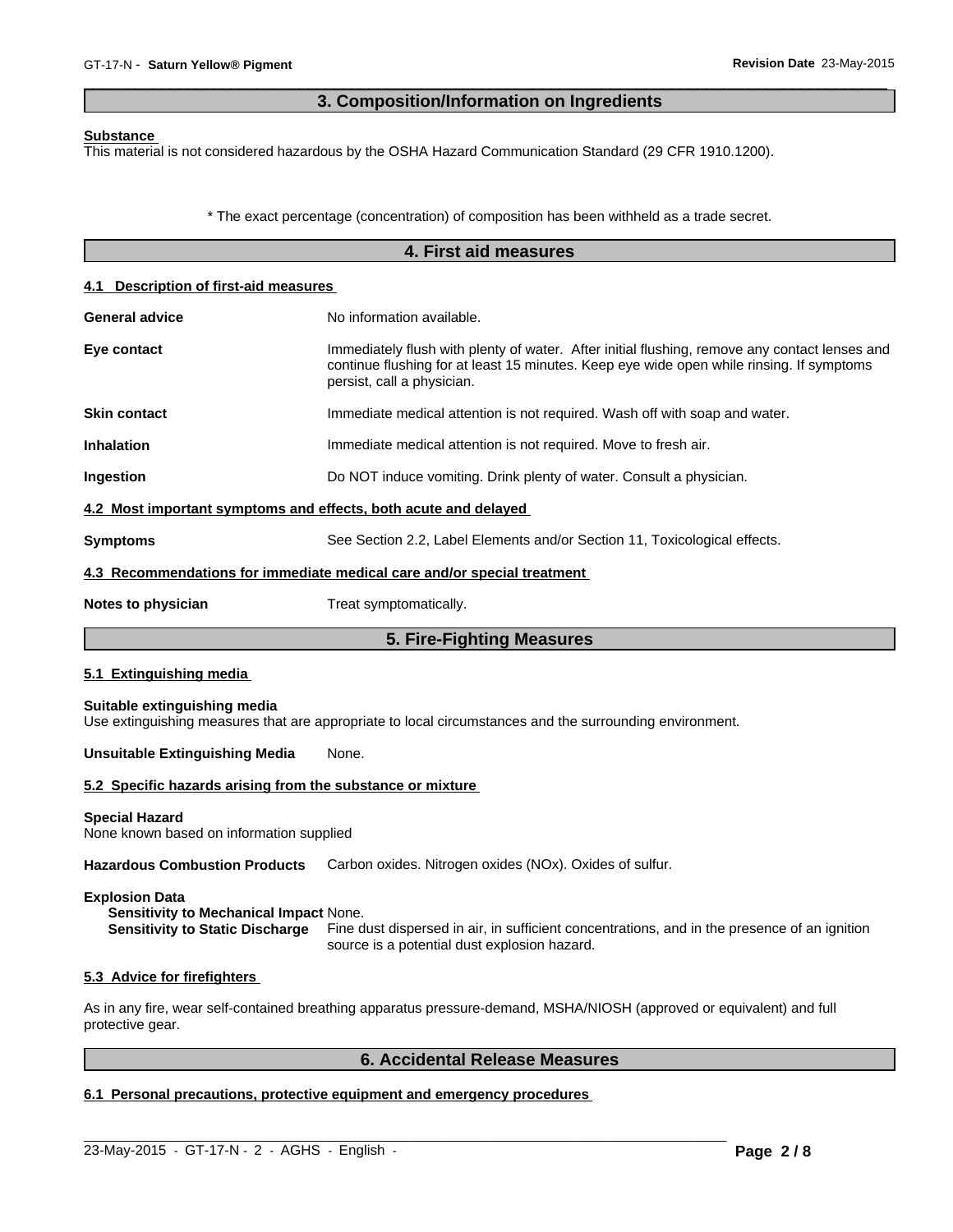Ensure adequate ventilation, especially in confined areas. Use personal protective equipment.

# **6.2 Environmental precautions**

Dust deposits should not be allowed to accumulate on surfaces as these may form an explosive mixture if they are released into the atmosphere in sufficient concentration. Avoid dispersal of dust in the air (i.e., cleaning dusty surfaces with compressed air). Nonsparking tools should be used. Prevent product from entering drains. See Section 12 for additional Ecological information.

 $\overline{\phantom{a}}$  ,  $\overline{\phantom{a}}$  ,  $\overline{\phantom{a}}$  ,  $\overline{\phantom{a}}$  ,  $\overline{\phantom{a}}$  ,  $\overline{\phantom{a}}$  ,  $\overline{\phantom{a}}$  ,  $\overline{\phantom{a}}$  ,  $\overline{\phantom{a}}$  ,  $\overline{\phantom{a}}$  ,  $\overline{\phantom{a}}$  ,  $\overline{\phantom{a}}$  ,  $\overline{\phantom{a}}$  ,  $\overline{\phantom{a}}$  ,  $\overline{\phantom{a}}$  ,  $\overline{\phantom{a}}$ 

#### **6.3 Methods and materials for containment and cleaning up**

| <b>Methods for Containment</b> | Prevent dust cloud. Cover powder spill with plastic sheet or tarp to minimize spreading.                                                                                                                                                                                                                                                                                                |  |  |  |  |  |
|--------------------------------|-----------------------------------------------------------------------------------------------------------------------------------------------------------------------------------------------------------------------------------------------------------------------------------------------------------------------------------------------------------------------------------------|--|--|--|--|--|
| Methods for cleaning up        | Avoid dust formation. Take precautionary measures against static discharges. Do not dry<br>sweep dust. Wet dust with water before sweeping or use a vacuum to collect dust. Use<br>personal protective equipment. Take up mechanically and collect in suitable container for<br>disposal. Prevent product from entering drains. Keep in suitable and closed containers for<br>disposal. |  |  |  |  |  |
|                                |                                                                                                                                                                                                                                                                                                                                                                                         |  |  |  |  |  |

|                                                                  | 7. Handling and storage                                                                                                                                    |
|------------------------------------------------------------------|------------------------------------------------------------------------------------------------------------------------------------------------------------|
| 7.1 Precautions for safe handling                                |                                                                                                                                                            |
| Advice on safe handling                                          | Avoid dust formation. Take precautionary measures against static discharges. Fine dust<br>dispersed in air may ignite. Wear personal protective equipment. |
| <b>Hygiene measures</b>                                          | Handle in accordance with good industrial hygiene and safety practice.                                                                                     |
| 7.2 Conditions for safe storage, including any incompatibilities |                                                                                                                                                            |
| <b>Storage Conditions</b>                                        | Keep tightly closed in a dry and cool place.                                                                                                               |
| <b>Materials to Avoid</b>                                        | No materials to be especially mentioned.                                                                                                                   |

# **8. Exposure controls/personal protection**

## **8.1 Occupational Exposure Limits (OEL)**

#### **8.2 Appropriate engineering controls**

| <b>Engineering Measures</b>   | <b>Showers</b><br>Eyewash stations<br>Ventilation systems.                                                                                                                                                                                                                                                                                                                                |
|-------------------------------|-------------------------------------------------------------------------------------------------------------------------------------------------------------------------------------------------------------------------------------------------------------------------------------------------------------------------------------------------------------------------------------------|
|                               | 8.3 Individual protection measures, such as personal protective equipment                                                                                                                                                                                                                                                                                                                 |
| <b>Eye/Face Protection</b>    | Safety glasses with side-shields.                                                                                                                                                                                                                                                                                                                                                         |
| Skin and body protection      | Wear chemical resistant footwear and clothing such as gloves, an apron or a whole body<br>suit as appropriate.                                                                                                                                                                                                                                                                            |
| <b>Respiratory protection</b> | If irritation is experienced, NIOSH/MSHA approved respiratory protection should be worn.<br>Positive-pressure supplied air respirators may be required for high airborne contaminant<br>concentrations. Respiratory protection must be provided in accordance with current local<br>regulations. NIOSH/MSHA approved respiratory protection should be worn if exposure is<br>anticipated. |
| <b>Hygiene measures</b>       | See section 7 for more information                                                                                                                                                                                                                                                                                                                                                        |

 $\_$  ,  $\_$  ,  $\_$  ,  $\_$  ,  $\_$  ,  $\_$  ,  $\_$  ,  $\_$  ,  $\_$  ,  $\_$  ,  $\_$  ,  $\_$  ,  $\_$  ,  $\_$  ,  $\_$  ,  $\_$  ,  $\_$  ,  $\_$  ,  $\_$  ,  $\_$  ,  $\_$  ,  $\_$  ,  $\_$  ,  $\_$  ,  $\_$  ,  $\_$  ,  $\_$  ,  $\_$  ,  $\_$  ,  $\_$  ,  $\_$  ,  $\_$  ,  $\_$  ,  $\_$  ,  $\_$  ,  $\_$  ,  $\_$  ,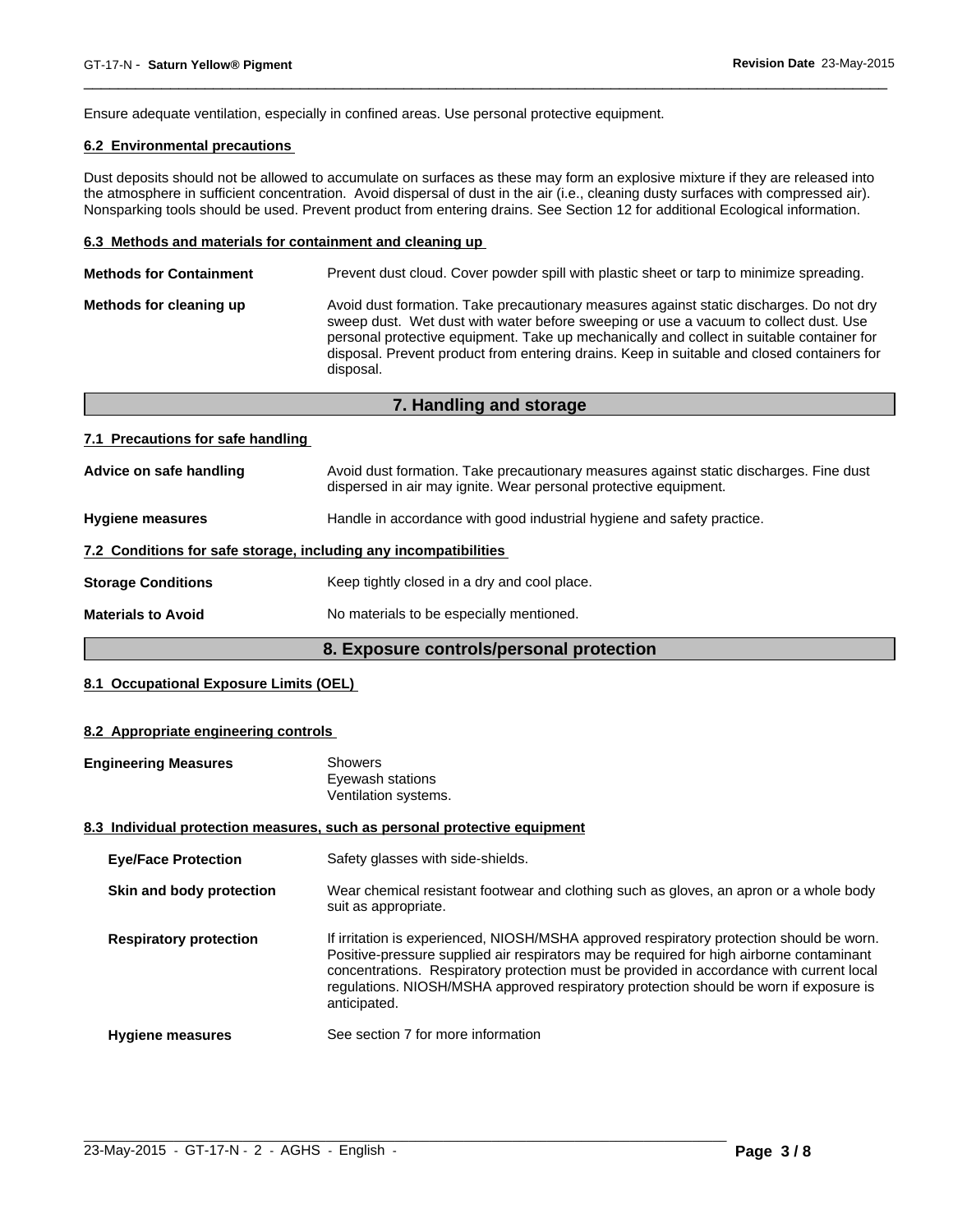# **9. Physical and chemical properties**

 $\overline{\phantom{a}}$  ,  $\overline{\phantom{a}}$  ,  $\overline{\phantom{a}}$  ,  $\overline{\phantom{a}}$  ,  $\overline{\phantom{a}}$  ,  $\overline{\phantom{a}}$  ,  $\overline{\phantom{a}}$  ,  $\overline{\phantom{a}}$  ,  $\overline{\phantom{a}}$  ,  $\overline{\phantom{a}}$  ,  $\overline{\phantom{a}}$  ,  $\overline{\phantom{a}}$  ,  $\overline{\phantom{a}}$  ,  $\overline{\phantom{a}}$  ,  $\overline{\phantom{a}}$  ,  $\overline{\phantom{a}}$ 

| 9.1 Information on basic physical and chemical properties |                          |                          |
|-----------------------------------------------------------|--------------------------|--------------------------|
| <b>Physical state</b>                                     | Solid                    |                          |
| Appearance                                                | Powder                   |                          |
| Color                                                     | Yellow                   |                          |
| Odor                                                      | Pungent                  |                          |
| <b>Odor Threshold</b>                                     | No information available |                          |
| <b>Property</b>                                           | <b>Values</b>            | Remarks • Methods        |
| pН                                                        | Not Applicable           |                          |
| <b>Melting/freezing point</b>                             |                          | No information available |
| <b>Boiling point/boiling range</b>                        | Not applicable           | No information available |
| <b>Flash Point</b>                                        | Not Applicable           | No information available |
| <b>Evaporation rate</b>                                   | Not Applicable           | No information available |
| Flammability (solid, gas)                                 |                          | No information available |
| <b>Flammability Limits in Air</b>                         |                          |                          |
| upper flammability limit                                  |                          | No information available |
| lower flammability limit                                  |                          | No information available |
| Vapor pressure                                            |                          | No information available |
| <b>Vapor density</b>                                      |                          | No information available |
| <b>Specific Gravity</b>                                   | 1.37                     |                          |
| <b>Water solubility</b>                                   | Insoluble in water       |                          |
| Solubility in other solvents                              |                          | No information available |
| <b>Partition coefficient</b>                              |                          | No information available |
| <b>Autoignition temperature</b>                           |                          | No information available |
| <b>Decomposition temperature</b>                          |                          | No information available |
| Viscosity, kinematic                                      |                          | No information available |
| Viscosity, dynamic                                        |                          | No information available |
| <b>Explosive properties</b>                               |                          | No information available |
| <b>Oxidizing Properties</b>                               |                          | No information available |

**9.2 Other information Volatile organic compounds (VOC)** None **content**

# **10. Stability and Reactivity**

 $\_$  ,  $\_$  ,  $\_$  ,  $\_$  ,  $\_$  ,  $\_$  ,  $\_$  ,  $\_$  ,  $\_$  ,  $\_$  ,  $\_$  ,  $\_$  ,  $\_$  ,  $\_$  ,  $\_$  ,  $\_$  ,  $\_$  ,  $\_$  ,  $\_$  ,  $\_$  ,  $\_$  ,  $\_$  ,  $\_$  ,  $\_$  ,  $\_$  ,  $\_$  ,  $\_$  ,  $\_$  ,  $\_$  ,  $\_$  ,  $\_$  ,  $\_$  ,  $\_$  ,  $\_$  ,  $\_$  ,  $\_$  ,  $\_$  ,

#### **10.1 Reactivity**

.

No dangerous reaction known under conditions of normal use

## **10.2 Chemical stability**

Stable

## **10.3 Possibility of hazardous reactions**

None under normal processing.

#### **10.4 Conditions to Avoid**

Dust formation. Take precautionary measures against static discharges.

#### **10.5 Incompatible Materials**

None known based on information supplied.

### **10.6 Hazardous Decomposition Products**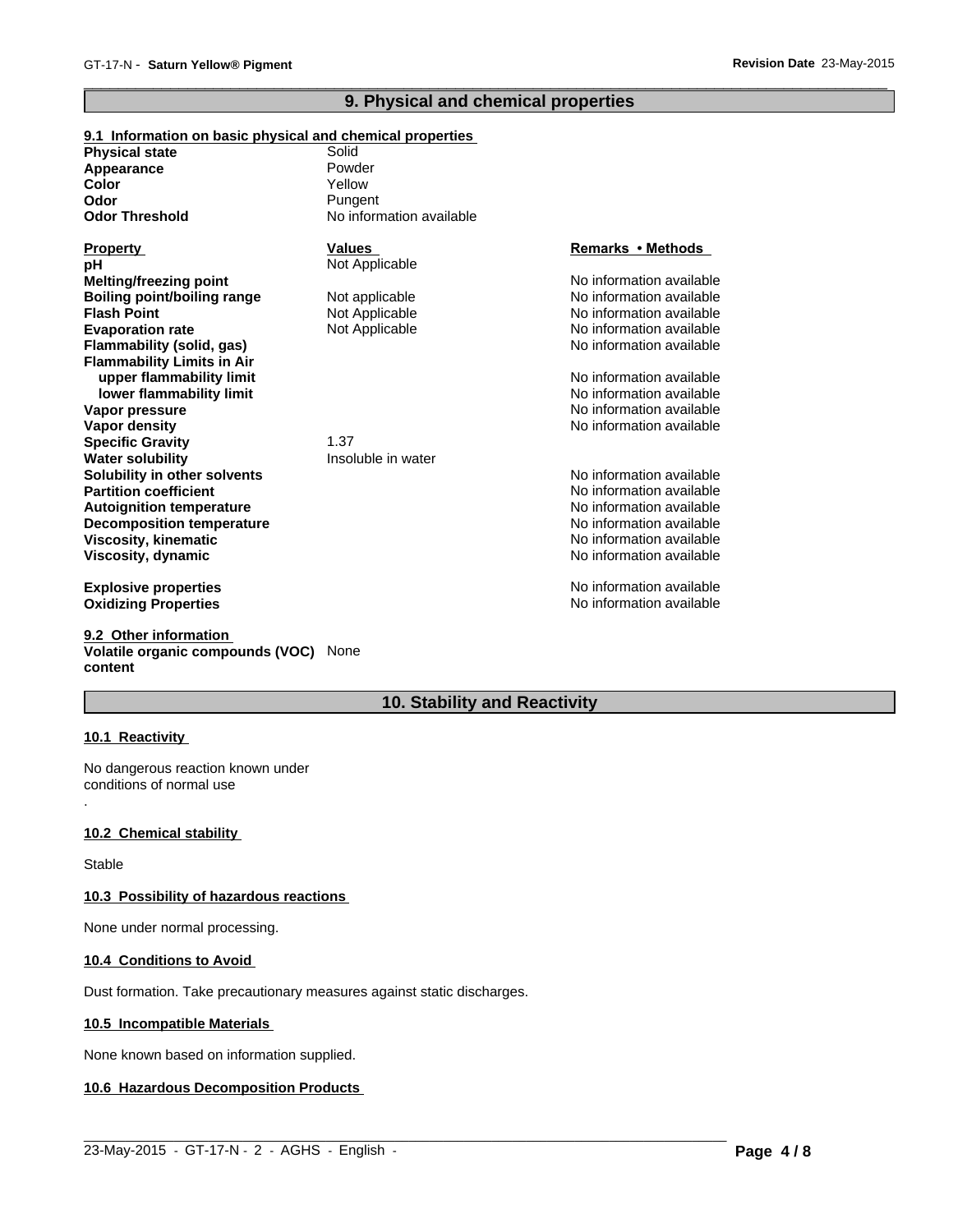None known based on information supplied.

# **11. Toxicological information**

 $\overline{\phantom{a}}$  ,  $\overline{\phantom{a}}$  ,  $\overline{\phantom{a}}$  ,  $\overline{\phantom{a}}$  ,  $\overline{\phantom{a}}$  ,  $\overline{\phantom{a}}$  ,  $\overline{\phantom{a}}$  ,  $\overline{\phantom{a}}$  ,  $\overline{\phantom{a}}$  ,  $\overline{\phantom{a}}$  ,  $\overline{\phantom{a}}$  ,  $\overline{\phantom{a}}$  ,  $\overline{\phantom{a}}$  ,  $\overline{\phantom{a}}$  ,  $\overline{\phantom{a}}$  ,  $\overline{\phantom{a}}$ 

#### **11.1 Acute toxicity**

#### **Numerical measures of toxicity: Product Information**

| LD50 Oral:         | <b>_D50 Dermal:</b>   |
|--------------------|-----------------------|
| 16,000 mg/kg (rat) | 23,000<br>mg/kg (rat) |

#### **Numerical measures of toxicity: Component Information**

#### **11.2 Information on toxicological effects**

#### **Skin corrosion/irritation**

Product Information

• Not a dermal irritant

Component Information

• No information available

#### **Eye damage/irritation**

Product Information

• Dust contact with the eyes can lead to mechanical irritation

Component Information

• No information available

#### **Respiratory or skin sensitization**

Product Information • No information available Component Information • No information available

#### **Germ Cell Mutagenicity**

Product Information • No information available Component Information • No information available

#### **Carcinogenicity**

• This product contains <0.1% free formaldehyde and may be capable of outgassing formaldehyde at levels in excess of OSHA's Action Level under some conditions of use. Formaldehyde is a known cancer hazard. Long term exposure may result in dermatitis or respiratory sensitization for sensitive individuals.

 $\_$  ,  $\_$  ,  $\_$  ,  $\_$  ,  $\_$  ,  $\_$  ,  $\_$  ,  $\_$  ,  $\_$  ,  $\_$  ,  $\_$  ,  $\_$  ,  $\_$  ,  $\_$  ,  $\_$  ,  $\_$  ,  $\_$  ,  $\_$  ,  $\_$  ,  $\_$  ,  $\_$  ,  $\_$  ,  $\_$  ,  $\_$  ,  $\_$  ,  $\_$  ,  $\_$  ,  $\_$  ,  $\_$  ,  $\_$  ,  $\_$  ,  $\_$  ,  $\_$  ,  $\_$  ,  $\_$  ,  $\_$  ,  $\_$  ,

#### **Reproductive toxicity**

Product Information • No information available Component Information • No information available

#### **STOT - single exposure** No information available

**STOT - repeated exposure**

• No known effect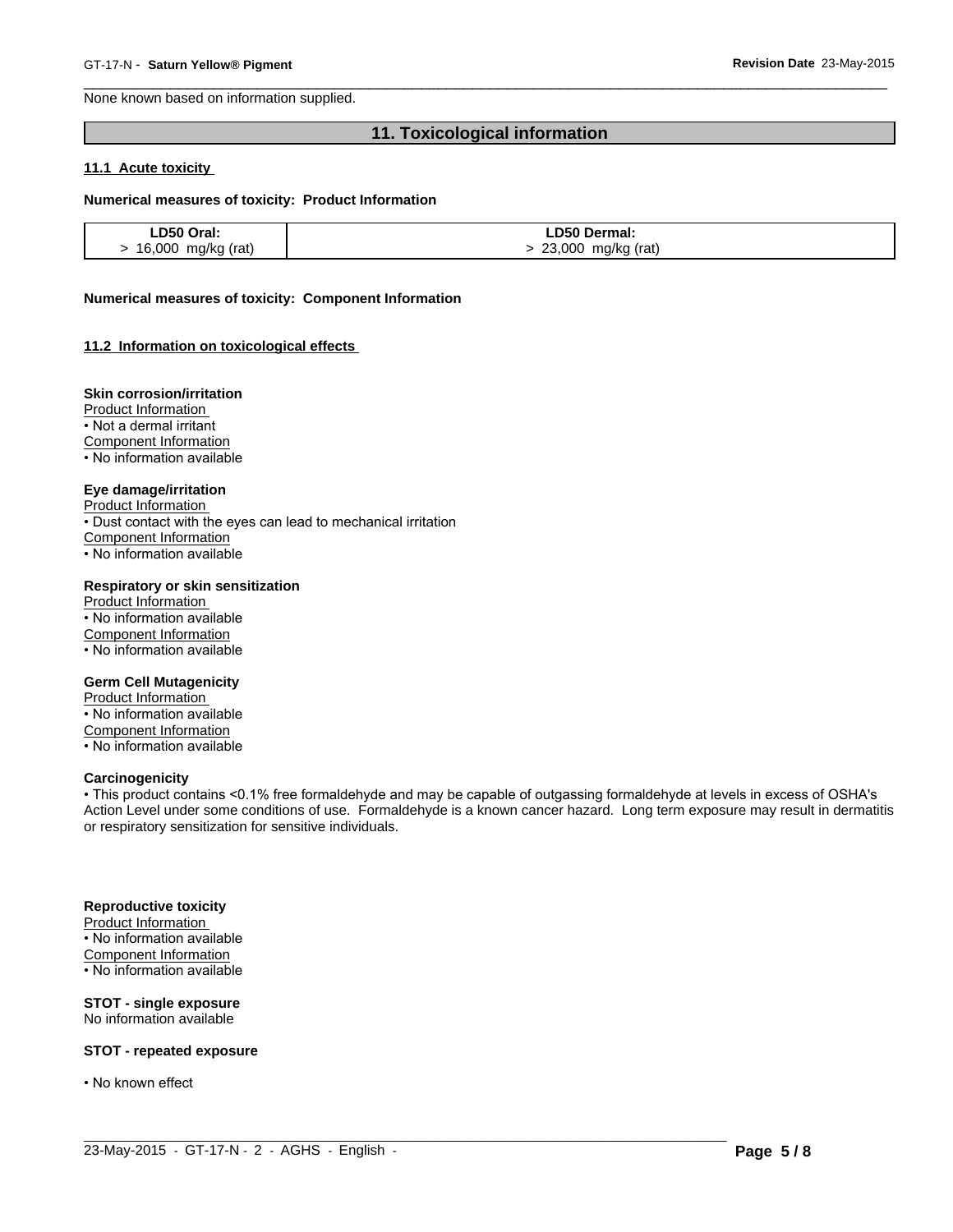#### **Other adverse effects** Target Organs • No information available Product Information • No information available Component Information

• No information available

# **Aspiration hazard**

Product Information • No information available Component Information • No information available

# **12. Ecological information**

 $\overline{\phantom{a}}$  ,  $\overline{\phantom{a}}$  ,  $\overline{\phantom{a}}$  ,  $\overline{\phantom{a}}$  ,  $\overline{\phantom{a}}$  ,  $\overline{\phantom{a}}$  ,  $\overline{\phantom{a}}$  ,  $\overline{\phantom{a}}$  ,  $\overline{\phantom{a}}$  ,  $\overline{\phantom{a}}$  ,  $\overline{\phantom{a}}$  ,  $\overline{\phantom{a}}$  ,  $\overline{\phantom{a}}$  ,  $\overline{\phantom{a}}$  ,  $\overline{\phantom{a}}$  ,  $\overline{\phantom{a}}$ 

# **12.1 Toxicity**

**Ecotoxicity No information available** 

< 1 % of the mixture consists of components(s) of unknown hazards to the aquatic environment

#### **Ecotoxicity effects**

#### **12.2 Persistence and degradability**

No information available.

# **12.3 Bioaccumulative potential**

Discharge into the environment must be avoided

#### **12.4 Mobility in soil**

No information available.

#### **12.5 Other adverse effects**

No information available

# **13. Disposal Considerations**

#### **13.1 Waste Disposal Guidance**

Dispose of in accordance with federal, state, and local regulations.

# **14. Transport Information**

| DOT         | Not regulated |
|-------------|---------------|
| MEX         | Not regulated |
| <b>IMDG</b> | Not regulated |
| <b>IATA</b> | Not regulated |

# **15. Regulatory information**

**15.1 International Inventories**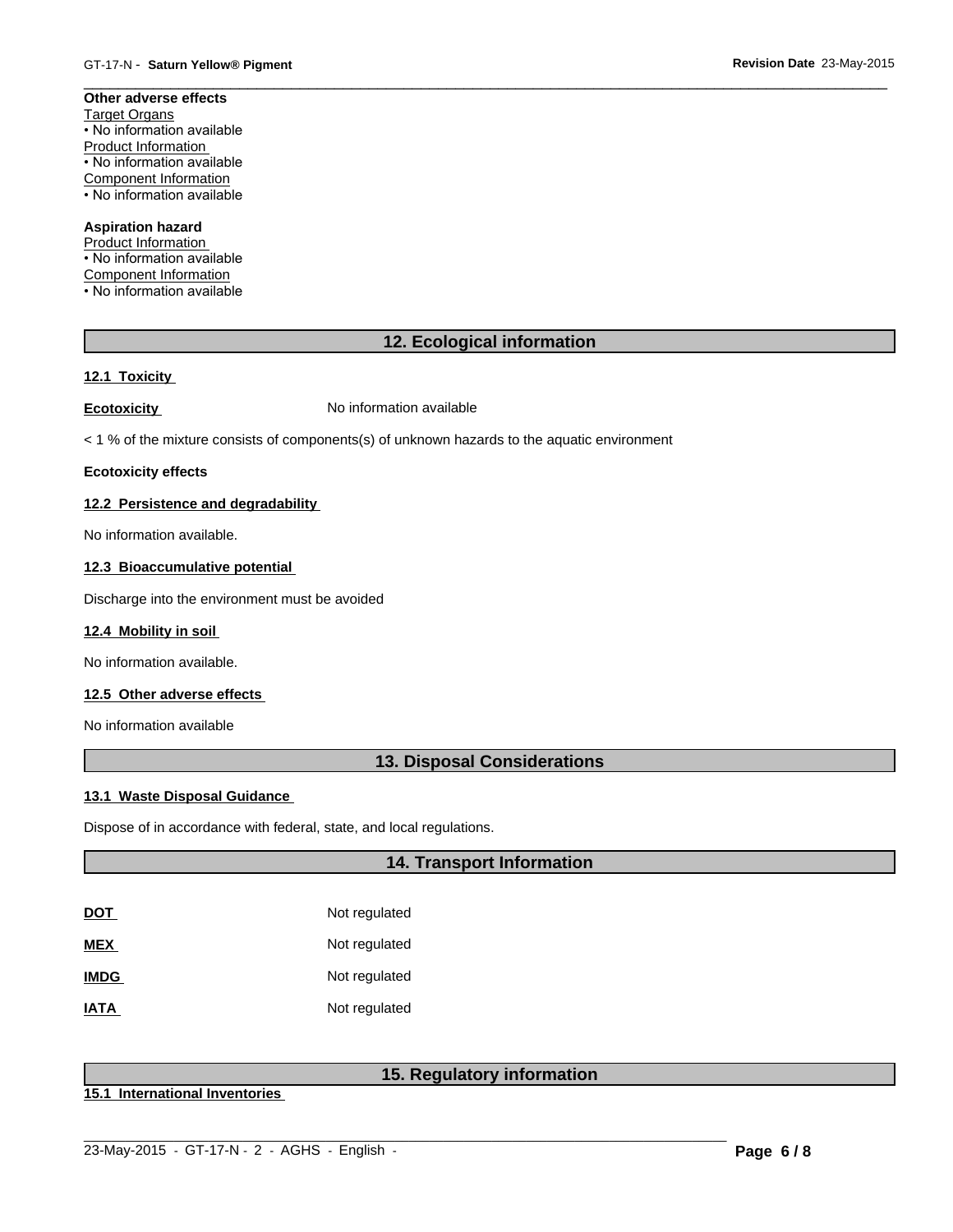| TSCA                 | Complies |  |
|----------------------|----------|--|
| DSL                  | Complies |  |
| <b>EINECS/ELINCS</b> | Complies |  |
| ENCS                 | Complies |  |
| <b>IECSC</b>         | Complies |  |
| KECL                 | Complies |  |
| PICCS                | Complies |  |
| AICS                 | Complies |  |
| <b>NZIoC</b>         |          |  |
|                      |          |  |

**TSCA** - United States Toxic Substances Control Act Section 8(b) Inventory

**DSL** - Canadian Domestic Substances List

**EINECS/ELINCS** - European Inventory of Existing Commercial Chemical Substances/EU List of Notified Chemical Substances

**PICCS** - Philippines Inventory of Chemicals and Chemical Substances

**ENCS** - Japan Existing and New Chemical Substances

**IECSC** - China Inventory of Existing Chemical Substances

**KECL** - Korean Existing and Evaluated Chemical Substances

**PICCS** - Philippines Inventory of Chemicals and Chemical Substances

**AICS** - Australian Inventory of Chemical Substances

**NZIoC** - New Zealand Inventory of Chemicals

#### **15.2 U.S. Federal Regulations**

#### **SARA 313**

Section 313 of Title III of the Superfund Amendments and Reauthorization Act of 1986 (SARA). This product does not contain any chemicals which are subject to the reporting requirements of the Act and Title 40 of the Code of Federal Regulations, Part 372.

 $\overline{\phantom{a}}$  ,  $\overline{\phantom{a}}$  ,  $\overline{\phantom{a}}$  ,  $\overline{\phantom{a}}$  ,  $\overline{\phantom{a}}$  ,  $\overline{\phantom{a}}$  ,  $\overline{\phantom{a}}$  ,  $\overline{\phantom{a}}$  ,  $\overline{\phantom{a}}$  ,  $\overline{\phantom{a}}$  ,  $\overline{\phantom{a}}$  ,  $\overline{\phantom{a}}$  ,  $\overline{\phantom{a}}$  ,  $\overline{\phantom{a}}$  ,  $\overline{\phantom{a}}$  ,  $\overline{\phantom{a}}$ 

#### **15.3 Pesticide Information**

Not applicable

#### **15.4 U.S. State Regulations**

#### **California Proposition 65**

This product contains the following Proposition 65 chemicals:

| <b>Chemical Name</b> |                        |                       | California Prop. 65      |                                           |
|----------------------|------------------------|-----------------------|--------------------------|-------------------------------------------|
|                      | Formaldehyde - 50-00-0 | Carcinogen            |                          |                                           |
|                      |                        | 16. Other information |                          |                                           |
| <b>NFPA</b>          | Health Hazard 0        | Flammability -        | Instability -            | <b>Physical and chemical</b><br>hazards - |
| <b>HMIS</b>          | <b>Health Hazard 1</b> | <b>Flammability 1</b> | <b>Physical Hazard 0</b> | Personal protection X                     |

 $\_$  ,  $\_$  ,  $\_$  ,  $\_$  ,  $\_$  ,  $\_$  ,  $\_$  ,  $\_$  ,  $\_$  ,  $\_$  ,  $\_$  ,  $\_$  ,  $\_$  ,  $\_$  ,  $\_$  ,  $\_$  ,  $\_$  ,  $\_$  ,  $\_$  ,  $\_$  ,  $\_$  ,  $\_$  ,  $\_$  ,  $\_$  ,  $\_$  ,  $\_$  ,  $\_$  ,  $\_$  ,  $\_$  ,  $\_$  ,  $\_$  ,  $\_$  ,  $\_$  ,  $\_$  ,  $\_$  ,  $\_$  ,  $\_$  ,

#### **Legend:**

*ACGIH (American Conference of Governmental Industrial Hygienists) Ceiling* (C) *DOT (Department of Transportation) EPA (Environmental Protection Agency) IARC (International Agency for Research on Cancer) International Air Transport Association (IATA) International Maritime Dangerous Goods (IMDG) NIOSH (National Institute for Occupational Safety and Health) NTP (National Toxicology Program) OSHA (Occupational Safety and Health Administration of the US Department of Labor) PEL (Permissible Exposure Limit) Reportable Quantity (RQ) Skin designation* (S\*) *STEL (Short Term Exposure Limit) TLV® (Threshold Limit Value)*